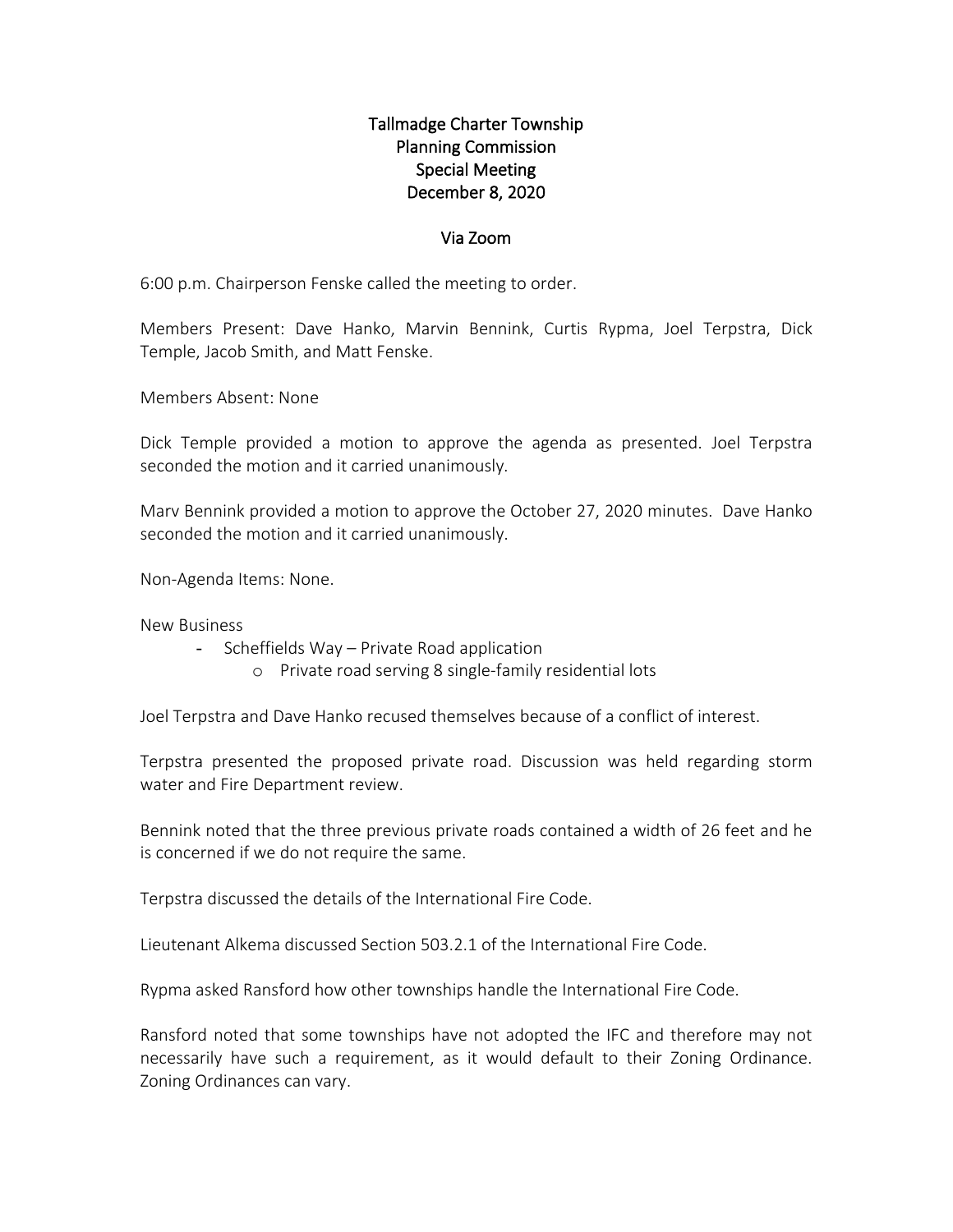Temple – is there a concern about the two precent slope from the Township Engineer?

Ransford – They did not indicate there was a concern in that regard.

General discussion was held.

Rypma provided a motion to approve the Private Road application as presented which includes:

- Private Road Application form dated 10/01/20
- Site Plan Sheets
	- o Sheet C3, Site Plan Scheffields Way 1274 Hayes Street, Marne, Michigan 49435, revised 12/01/20 by Feenstra & Associates, Inc.
	- o Sheet D1, Driveway Detail 1274 Hayes Street, Marne, Michigan 49435, revised 11/06/20 by Feenstra & Associates, Inc.
	- o Preliminary Layout sheet, revised 9/03/20 by Feenstra & Associates, Inc.
	- o Drainage Calculations Scheffields Way, dated December 1, 2020 by Feenstra & Associates, Inc. (4 pages)
	- o Design Spreadsheet: Ottawa County Water Resources Commission Site Summary, Development Name: Scheffields Way, Version 3.3 Date 12/1/2020 (12 pages)
- Agreement for Private Road Easement Rights and Responsibilities

With the following conditions:

- 1. The driveway permit from the Ottawa County Road Commission is provided to the Township prior to the issuance of any building permit
- 2. The Township Engineer is satisfied with the proposed plans
- 3. The Township Fire Department is satisfied with the proposed plans or modified plans complying with the International Fire Code, or an appeal is sought

Motion was seconded by Temple and a roll call vote was taken:

- Smith Yes
- Temple Yes
- Rypma Yes
- Bennink Yes
- Fenske Yes

Motion carries.